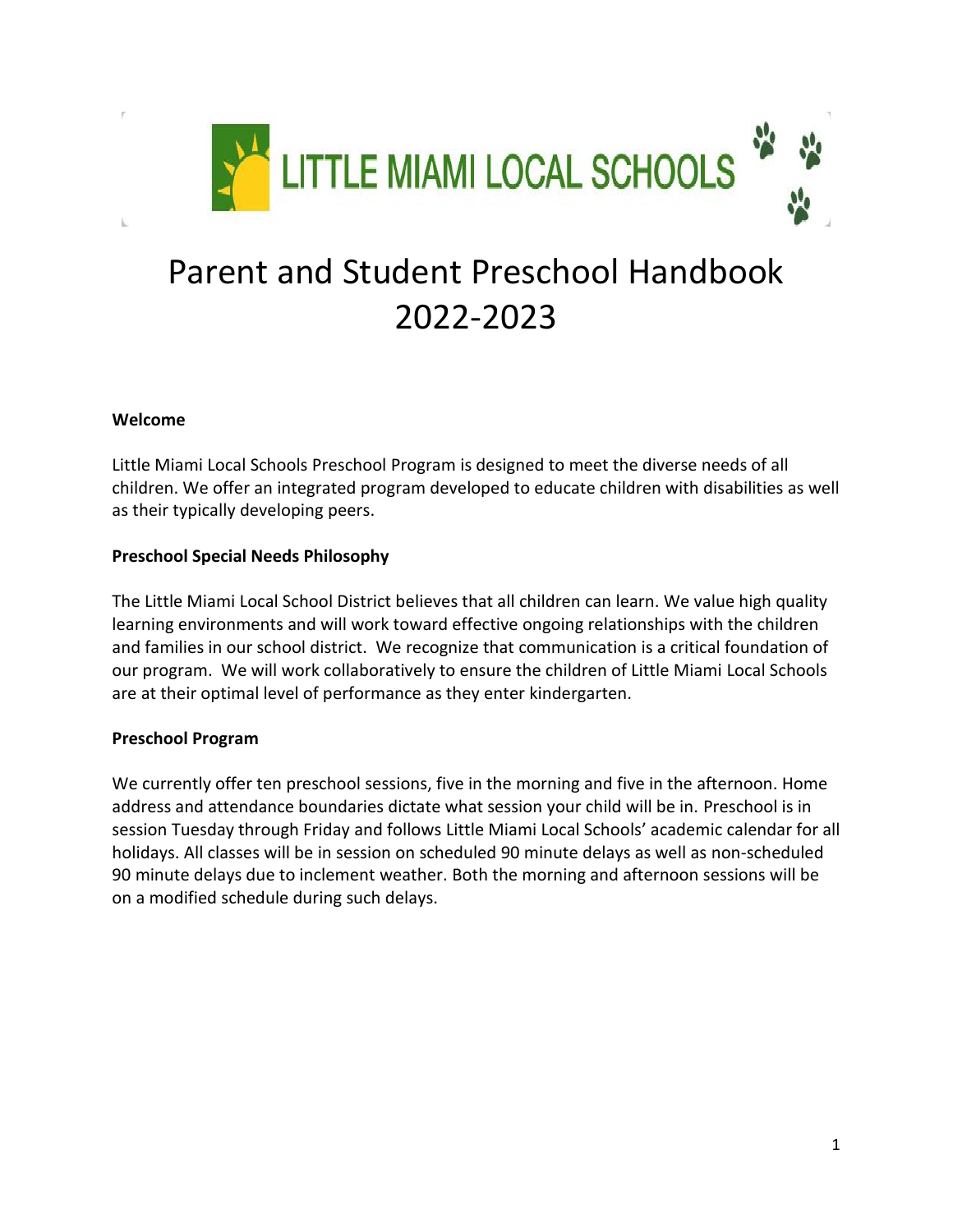# **Curriculum**

Defined by the Ohio Department of Education (ODE), "A curriculum is a written set of materials that provides an integrated framework to guide adults who make decisions about experiences provided for children and includes the following:

• Theoretical, philosophical and/or research basis to guide the approach to nurturing and facilitating children's development;

• Goals and objectives for children's learning and development that the curriculum seeks to foster;

• Experiences that support diverse learners and facilitate each child's progress toward the expressed goals and objectives (including features of the physical environment, scheduling, specific experiences and adult-child interactions);

• A process through which adults plan and implement experiences to facilitate each child's progress toward the goals and objectives, including avenues for collaboration with families and members of the larger community to guide decisions made about children's experiences;

• A means to assure that the environment, activities and interactions children experience are appropriate for individual children by collecting ongoing information that is used to gauge how each child is making progress toward the curriculum's stated goals and objectives for children's development and learning, and to plan experiences that facilitate individual children's growth and development".

Our curriculum aligns to Ohio's Early Learning and Development Standards. It is an organized framework that includes all developmental domains, guides appropriate learning experiences, day-to-day interactions, supports active learning for all children, and includes: content, goals, processes, and practices. Our curriculum, consists of Learning Without Tears for handwriting and letters and Frog Street for all domains (literacy, math, science, motor, STEAM, and socialemotional development.

# **Staff**

All Preschool teachers are licensed/certified by the Ohio Department of Education in the areas of Special Education and Early Childhood Education. Our support staff receives training in Pediatric First Aid, CPR, Communicable Diseases, and other related areas. The related services staff holds degrees/certifications in their respective areas and must maintain a minimal level of ongoing training to continue their certification. Additionally, we offer itinerant services for children that need a different level of support.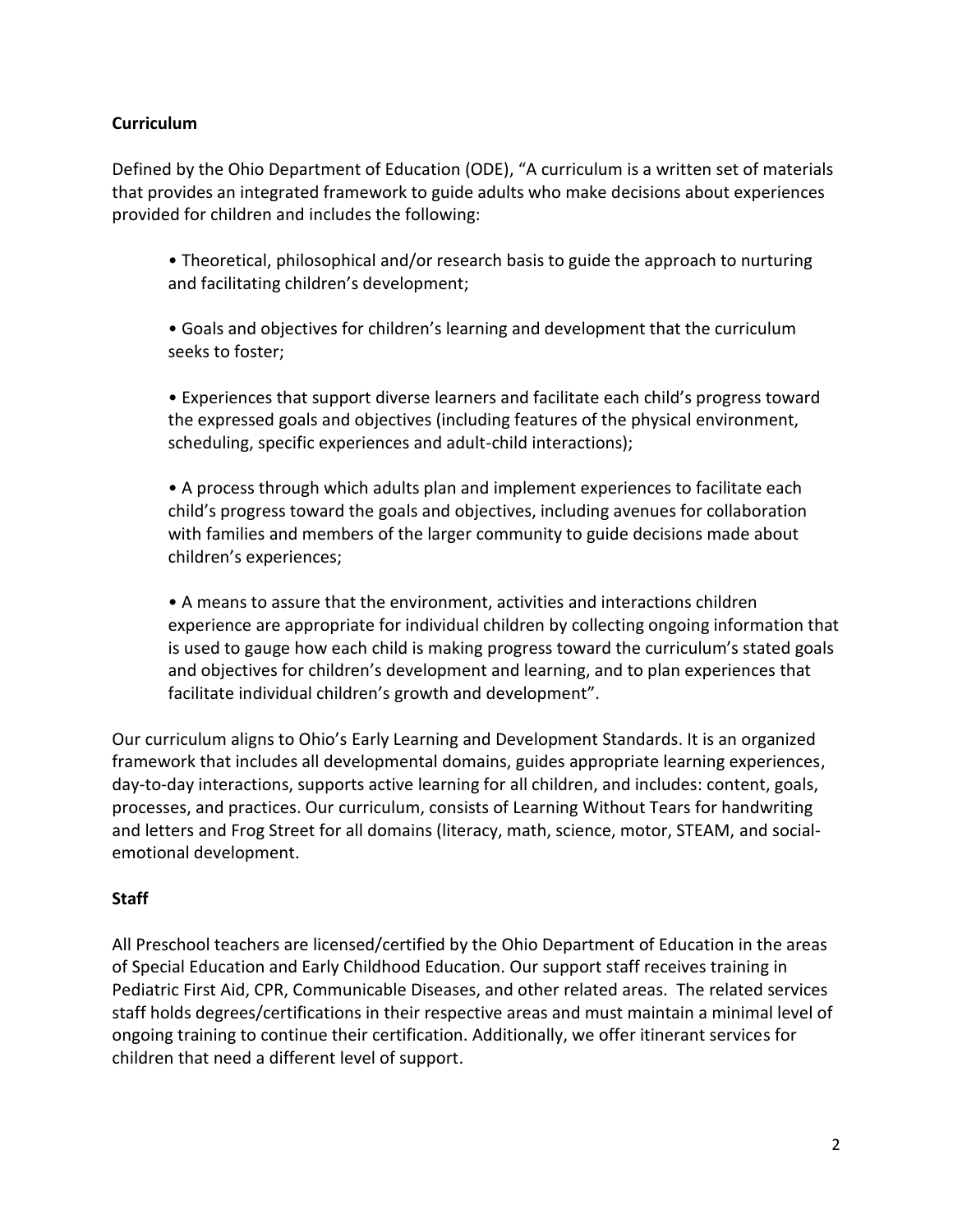## **Eligibility of Preschool Program**

Little Miami Local Schools operates our preschool program following the guidelines of the Ohio Department of Education. Referrals to our preschool program for children with special needs come from parents and agencies working with children residing in the Little Miami Local School District. Determination of the preschool child's eligibility is a team decision. Typically developing children enroll in our program as tuition paying peers. Children may be eligible for special education services through center-based preschool services or itinerant services.

# **Related Services**

A variety of related services are available to the children we serve based upon their individual needs as identified by their Individualized Education Plan (IEP). These services can include, but are not limited to; speech/language therapy/consultation, occupational therapy/consultation, physical therapy/consultation and nursing. Additionally, children on IEPs are eligible for transportation if noted on the IEP.

A student may be referred for a specific related service evaluation upon request from the teacher, the parent, member of the IEP team or related service staff member. There are three basic models of related services delivery: direct, monitoring and consultative. The type of delivery model is determined by the IEP team and the intervention needs of the student. It is our practice that related services should be incorporated within the goals for each student in appropriate natural settings. As part of this comprehensive program, therapists may also consult with the teachers/support staff working with your child. In addition, physical therapists may also consult with your family physician during the assessment process.

#### **Communication and Involvement**

Communication between preschool and home is an important link and building block for learning with your child. During the school year, parent conferences will be scheduled to discuss your child's progress. Additionally, periodic updates/progress reports will be given by the teacher to gauge ongoing learning and development. Staff may also keep you informed by class newsletters, notes, telephone calls and/or student notebooks.

Copies of inspection reports of the Preschool Program can be obtained through the Preschool Director. For children with special needs, IEP meetings will be scheduled annually and can also be scheduled at the request of the parent to review and revise the IEP. Parent participation is critical in the IEP development as you are your child's first teacher.

Significant incidences of behavior or needed medical attention will be documented on the Department of Education Division of Early Childhood Education Incident Report form.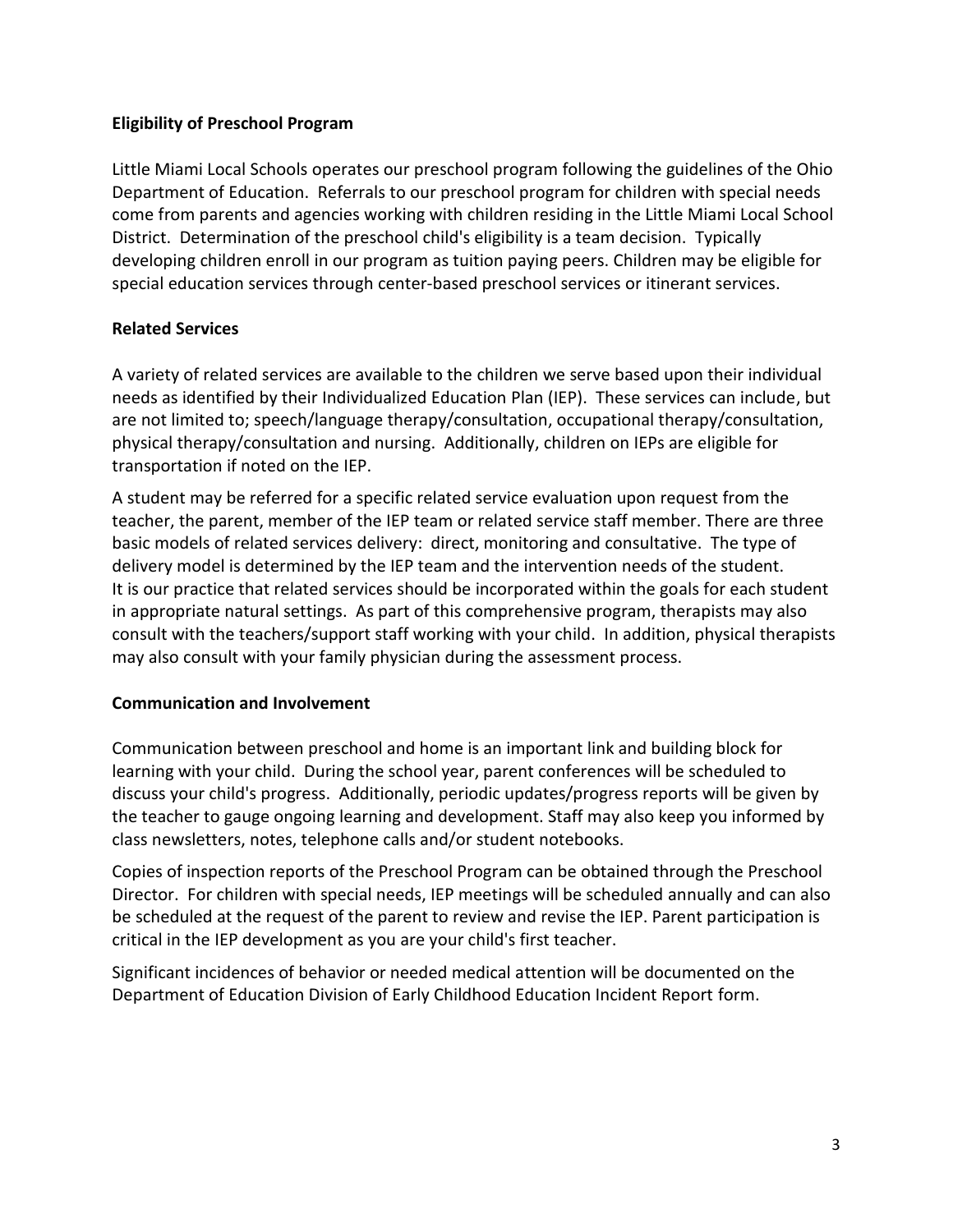## **Emergencies**

For emergencies, please contact the preschool. Your child's classroom will also have a contact number for you to reach. **It is vital that we have alternate telephone contacts on file in case we cannot reach you. Please notify your teacher and our office if any phone numbers change. Emergency medical forms must be completed and returned before any programming can begin.**

## **Visitors**

Parents are encouraged to visit our classroom. Please contact the Preschool Director to make an appointment for a visit.

# **Sign in/Sign out Procedure**

Parents and guardians who provide daily transportation need to make arrangements with the classroom teacher for site procedures. When students are picked up or dropped off for other reasons, such as a doctor or dental appointments, please make sure to notify the teacher. STUDENTS WILL NOT BE RELEASED TO ANYONE OTHER THAN THE PARENT OR GUARDIAN WITHOUT SPECIFIC WRITTEN CONSENT.

# **Dress Code**

The preschool program encourages comfort and independence. Preschool classrooms engage in projects involving many different types of materials. Therefore, we encourage parents to outfit their children in comfortable clothing that is easily washed and changed. It is important for parents to provide a seasonally-appropriate change of clothing for your child. Additional underwear should be sent along with diapers. We do not provide diapers and, if applicable, the parent or guardian is required to maintain an adequate supply at school.

#### **Resolution of Conflicts**

If you have concerns about our program, we would like to offer the following procedure for resolution. First, approach your child's teacher and/or specialist to resolve the concern to your satisfaction. If you are unable to resolve the concern, please contact Preschool Director, Erin Losey, at 899-5275.

Parents may request information regarding licensing, inspection reports, or program guidelines through ODE as well or make a complaint. You can email: [oelsr.licensing@education.ohio.gov](mailto:oelsr.licensing@education.ohio.gov)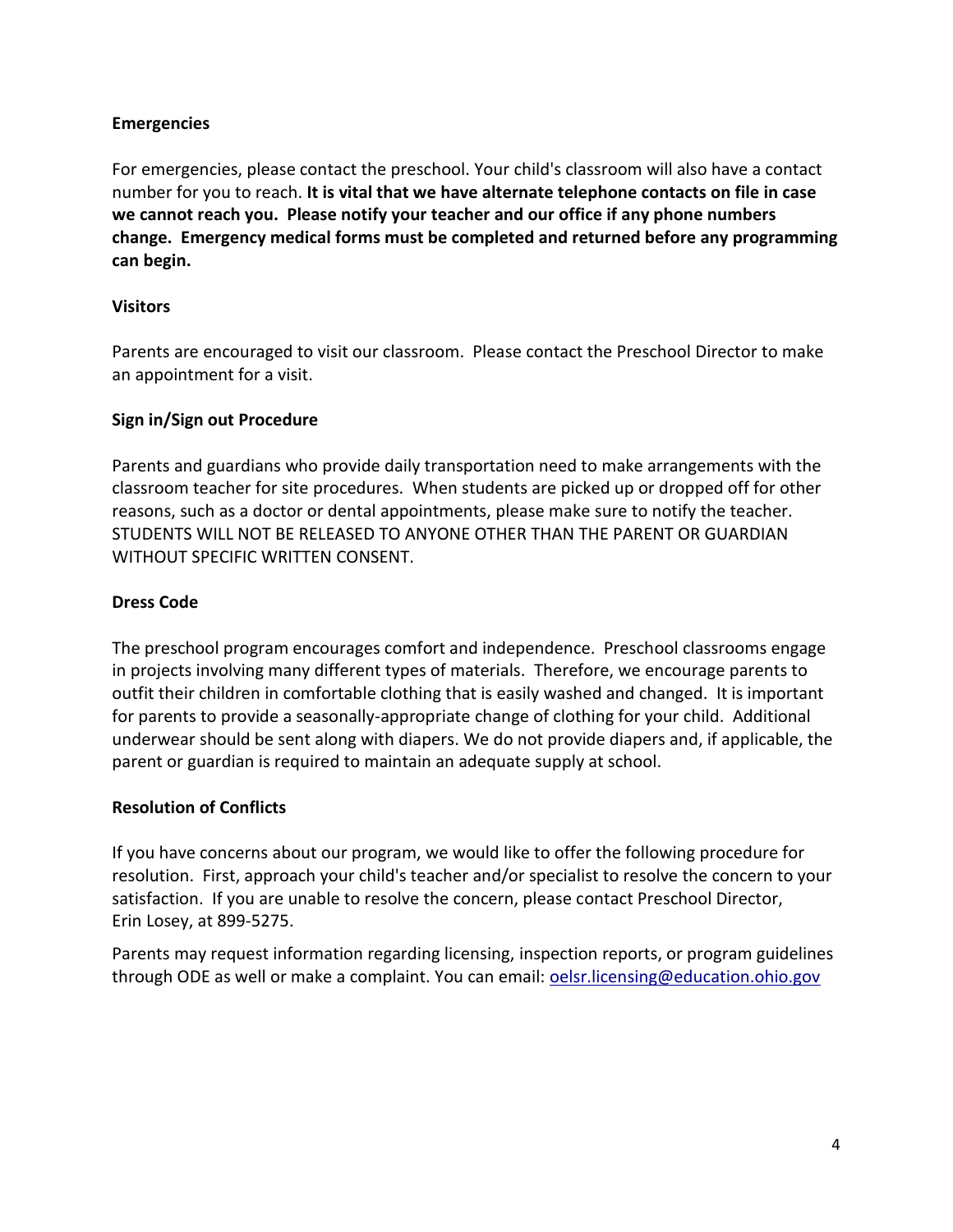# **Program Cancellation/Emergency Closings or Delays**

If preschool is cancelled due to inclement weather or other emergencies, it will be announced on local radio, TV stations, and our website. Please do not bring your child to school during inclement weather without verifying classes are being held in the building. On a scheduled or non-scheduled (due to weather) 90-minute delay, both sessions will operate on a modified schedule. The Little Miami Local Schools' academic calendar for the 2022-2023 school year can be accessed a[t www.littlemiamischools.com.](http://www.littlemiamischools.com/) School closings are made at the discretion of Little Miami Local Schools and are not under the control of the preschool staff. **Full fees for tuition students will be assessed on a continuous basis and will not be adjusted for calamity days**. Please remember, Little Miami closes schools in consideration of student safety across the entire district.

# **Birthday/Holiday Celebrations**

During the school year, there may be opportunities for you to send special non-food items in to celebrate your child's special day or holiday.

# **Field Trips**

Our program does not participate in any field trips.

# **Parties**

Little Miami elementary buildings have two parties a year. Our preschool parties take place around Halloween and Valentine's Day. Due to limited parking, the class lists will be divided in half, and each half assigned to one of the two parties. Each student will be allowed to have one guest at their assigned party. We ask that no siblings attend class parties due to licensing regulations.

# **Snacks**

Children in the program will be provided a small, healthy snack and drink. The children will be encouraged to try different foods. Please alert the staff about food allergies immediately and we can provide substitutions. Snacks from home are not permitted.

# **Reporting Changes**

Please report any changes in telephone number, contact information, drop off/pick up, etc., to the teacher and to the Little Miami Registrar. **A change of address will require proof of residency through the Little Miami Registrar's office.**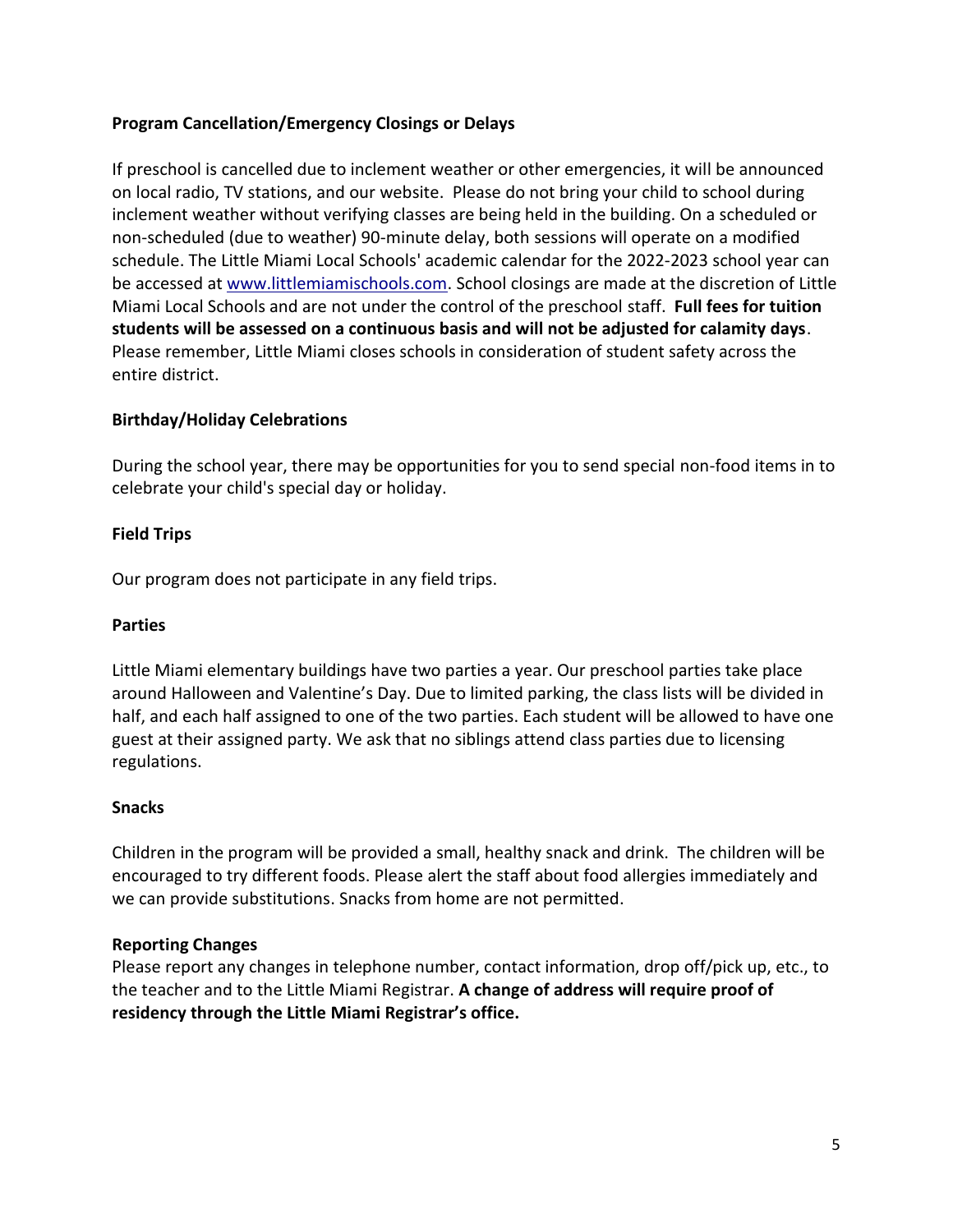## **Transportation**

Special transportation is a related service that must be documented on your child's IEP and changes to this service are addressed through the IEP process. Transportation is not provided to tuition paying students.

## **Confidentiality**

Our preschool program follows procedures consistent with the Family Education Right and Privacy Acts (FERPA) of 1975. Records and files are available only to staff directly involved with your child, direct district personnel and others as permitted by the law. All other access requires written parental permission. If you wish to review your child's records, please contact the Special Education Office to arrange a time. You may review and receive copies of any reports maintained.

## **Attendance**

Attendance is important in preschool programming to ensure safety and provide consistency of learning and development of skills. **Parents or guardian must call and notify the preschool of an absence**. Parents of an AM preschool student must call no later than 8:45AM and parents of a PM preschool student must call no later than 12:45 PM. When the call is made, simply tell the secretary the name of your child, reason for the absence, and the teacher's name. If no call is received, the secretary will place a call to you to confirm the absence of your child. Please also let your child's teacher know via email or phone call.

#### **Photographs**

Your child's photo and/or art work may be used in materials published by Little Miami Local Schools Preschool Program and/or by its staff members or employees for submission for publication to local newspapers or for use in classroom projects. If you do not wish to give consent to these publications, you may sign that permission is not granted on the Little Miami Local Schools Preschool Information Form.

#### **Class Roster**

A class roster will be developed to include the child's name, address, and birth date. Parents must give permission for their child to be included in the roster. Rosters will be available per parent request.

#### **Cumulative Records**

Student registration files are kept in each classroom. The office also creates a cumulative file that is housed in the main office, and follows the child through all grades.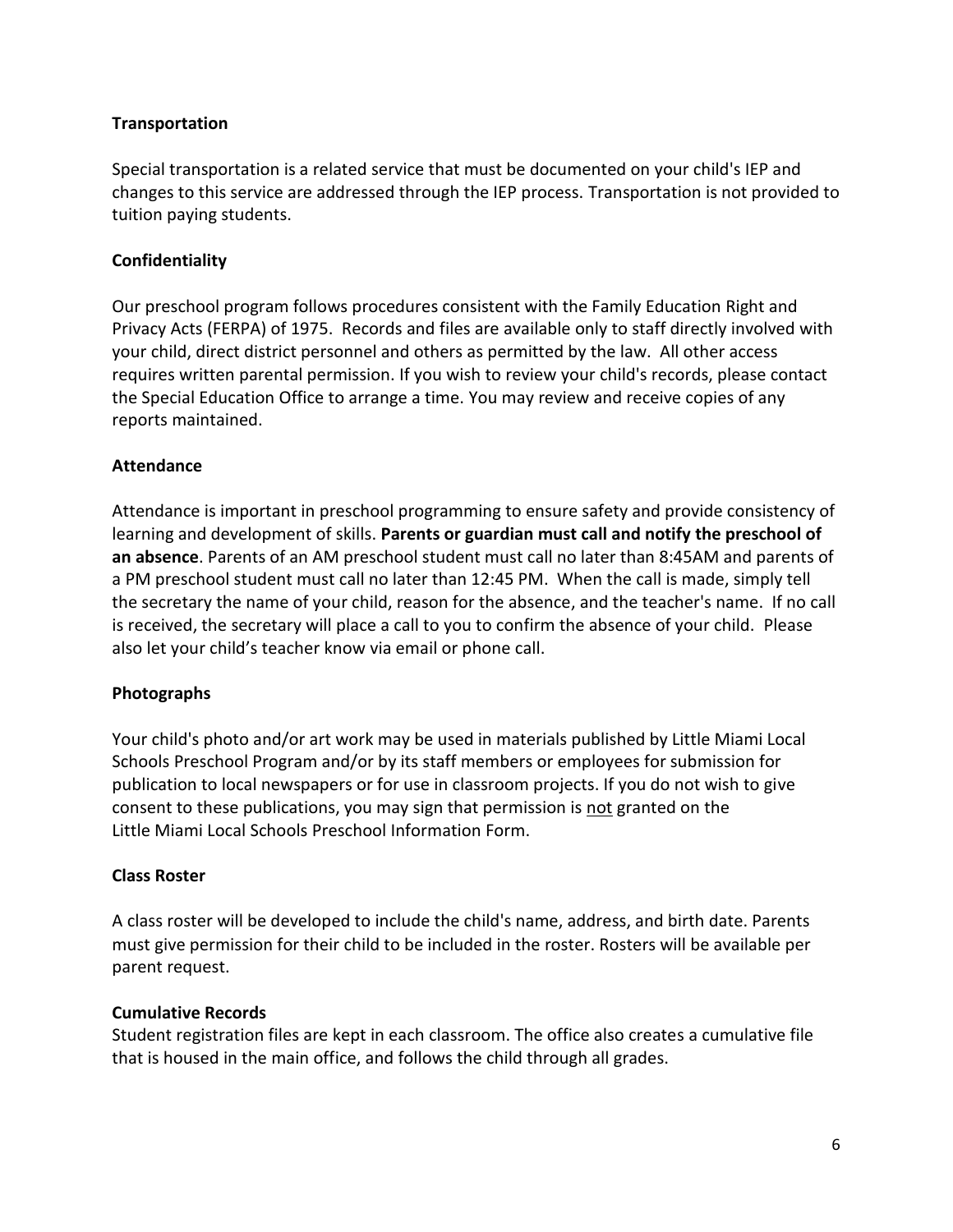# **Child Abuse Policy**

Ohio State law requires school personnel to report any unusual injuries or marks that could be a result of abuse and/or neglect to the proper authorities. We do this without judging or making accusations in order to protect your child, you, and staff who are responsible for the child's safety. The investigating authorities prefer to call parents directly for further follow-up. Should an accident occur that might raise questions or concerns, please contact the teacher before your child arrives at school.

# **Discipline**

It is our primary goal that each child feels good about him or herself and has a good learning experience with peers and adults. Children require direction and guidance as they grow into adulthood. We believe this direction and guidance must be provided in a positive manner and should promote healthy learning and self confidence. With that in mind, we will adhere to the following guidelines:

- a. Children will be spoken to positively.
- b. Limits will be established so each child knows what is expected.
- c. The environment will be designed to give the child room to grow and learn acceptable behavior.
- d. Parents are an important part of their child's team and will be consulted if a decision is made related to ongoing disciplinary intervention.
- e. Staff will serve as positive role models.
- f. No corporal punishment will be used.

Our policy for behavior management and discipline, in accordance with the State of Ohio Preschool Guidelines, is as follows:

A. A preschool staff member in charge of a child or a group of children shall be responsible for their discipline

B. The center shall have a written discipline policy describing the center's philosophy of discipline and the specific methods of discipline used.

This written policy shall be on file at the center for review. Constructive, developmentally appropriate child guidance and management techniques are to be used at all times and shall include such measures as redirection, separation from problem situations, talking with the child about the situation and praise for appropriate behavior.

- C. The center's actual methods of discipline shall apply to all persons on the premises and shall be restricted as follows:
	- 1. There shall be no cruel, harsh, corporal punishment or any unusual punishments such as, but not limited to, punching, pinching, shaking or biting.
	- 2. No discipline shall be delegated to any other child.
	- 3. No physical restraints shall be used to confine a child by any means other than holding a child for a short period of time, such as in a protective hug, so the child may regain control.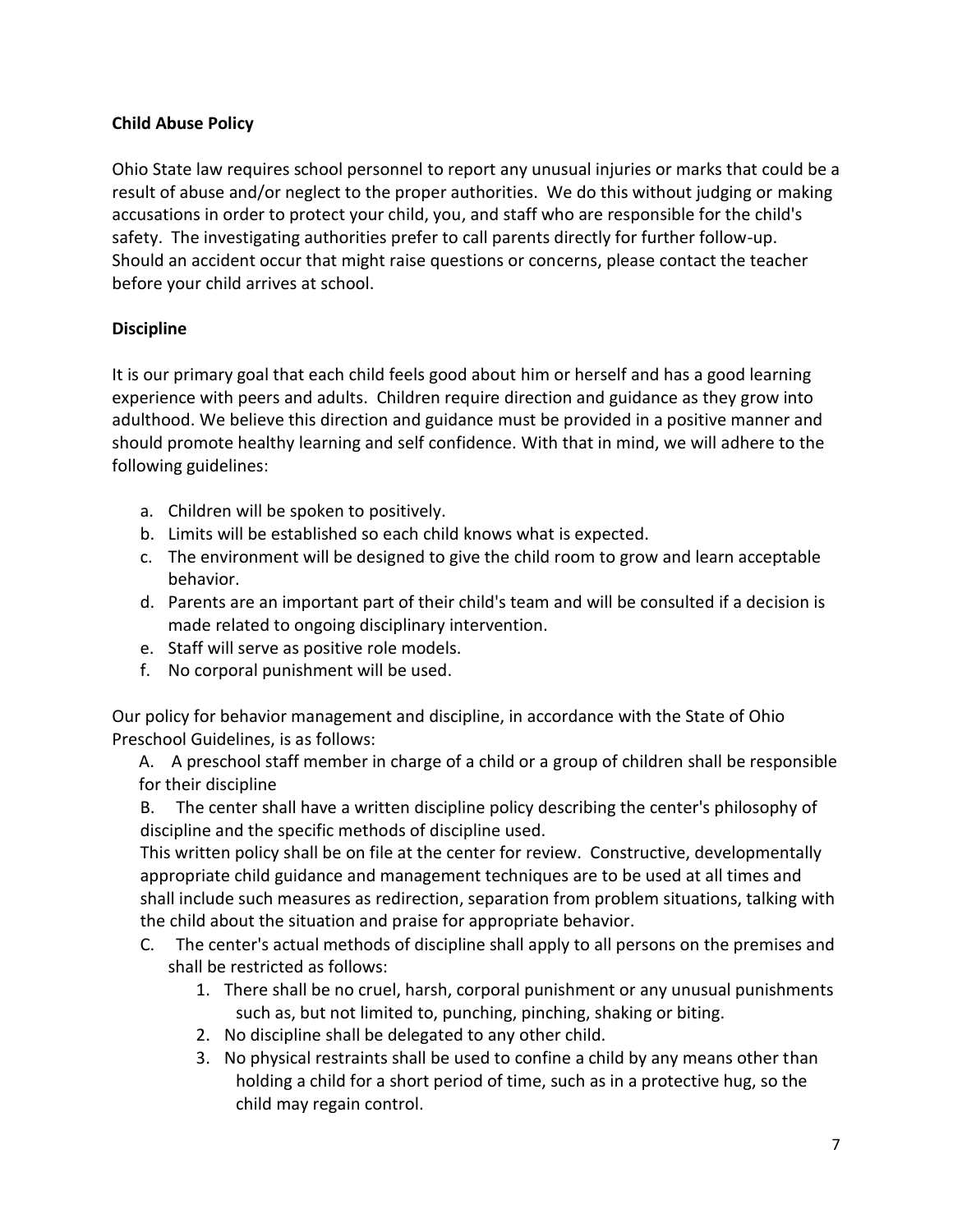- 4. No child shall be placed in a locked room or confined in an enclosed area such as a closet, box or similar cubicle.
- 5. No child shall be subjected to profane language, threats, derogatory remarks about himself or his family or other verbal abuse.
- 6. Discipline shall not be imposed on a child for failure to eat, failure to sleep or for toileting accidents.
- 7. Techniques of discipline shall not humiliate, shame or frighten a child.
- 8. Discipline shall not include withholding food, rest or toilet use.
- 9. Separation, when used as discipline, shall be brief in duration and appropriate to the child's age and developmental ability. The child shall be within sight and hearing of a preschool staff member in a safe, lighted and well-ventilated space.
- 10. The center shall not abuse or neglect children and shall protect children from abuse and neglect while in attendance in the preschool program.

D. The parent of a child enrolled in a center shall receive the center's written discipline policy.

E. All preschool staff members shall receive a copy of the center's discipline policy for review upon employment.

# **Discipline Policy**

As early childhood educators, we understand that all behaviors, positive and negative, have a purpose. Students exhibiting inappropriate behaviors are usually trying to avoid something (i.e. an activity such as circle time) or to obtain something (i.e. a toy or attention from a peer or teacher). It is important to our teaching staff that we determine the reason for a child's behavior so that we can teach an appropriate replacement skill to help the child get his/her desired result.

Preschool staff use a variety of age-appropriate, research-based behavior intervention strategies including:

- Maintaining realistic expectations of children.
- Providing clear and simple limits.
- Preventive practices (visuals, warnings, wait chair, fidgets, etc.).
- Modeling appropriate behaviors.
- Positive redirection.
- Teaching of replacement skills.
- Providing logical and natural consequences for children's actions.
- Removing children from the situation until individual has calmed down

Preschool teaching staff strive to maintain consistent and open communication with families regarding the progress of their students. You may be notified of minor behavioral incidents in the following ways: email, telephone, written communication or in person. An incident report is required for more serious situations\*. In this case, you will be asked to come in and discuss the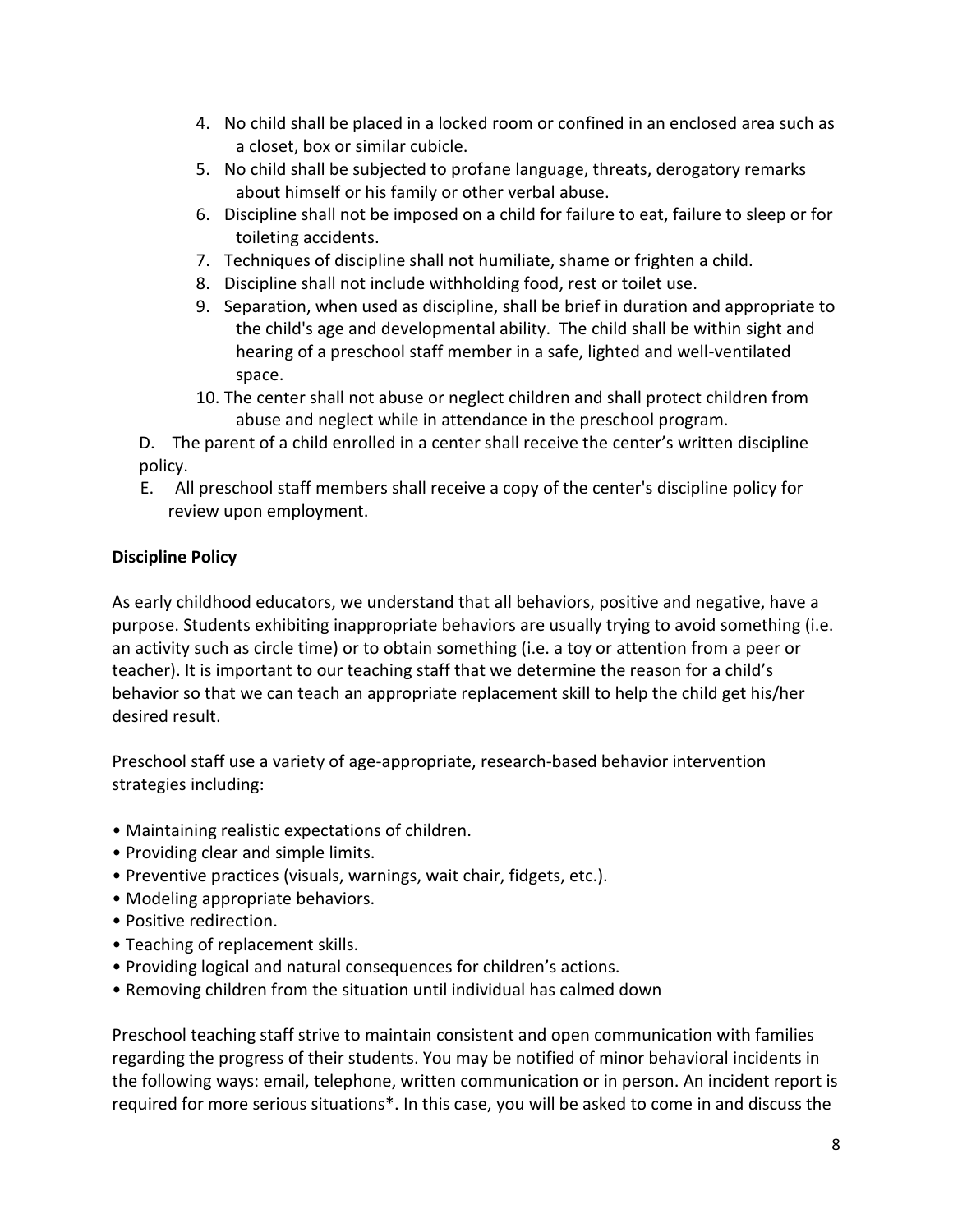incident with your child's teacher and the Preschool Director. The connection between home and school is very important, and children must understand that we are all communicating and working together.

During the conference following an incident report, the team will discuss behaviors they have been observing and develop a 4-week plan of specific supports that will be implemented. The preschool staff will use an ABC (Antecedent - Behavior - Consequence) chart to track behaviors they observe during this timeframe. At the conclusion of 4 weeks, the team will reconvene to review data, discuss trends, and possibly develop a Crisis Plan if necessary.

This Crisis Plan will be developed as a team to ensure safety for the student, peers, and staff. Conversations about a potential Preschool Referral for Special Education may also take place if the team suspects a disability that requires specially designed instruction.

\**Incident reports are completed when there is aggression towards staff or a peer that indicates visible harm to the body (e.g. red marks, bruises, breaks to the skin)* 

# **Immunization**

Immunization of all students must be in compliance with Ohio Revised Code. Written evidence of immunization must be presented prior to the start of school. Failure to do so is cause for exclusion from school per the Ohio Department of Health until presented. If for any reason you object to immunizations, please request an exemption form from us which you may complete and return.

# **Medical Needs**

The Ohio Department of Education requires all enrollees to obtain an annual physical medical examination indicating the child is free and clear of any communicable disease. Immunizations must be up to date. If your child has already had a physical within the last year, your pediatrician must fill in the Little Miami medical form including immunizations, and return to the Preschool.

The Ohio Department of Education is requesting the blood work section of the physical form be completed in order to ensure all children have had a comprehensive screening. Children will be sent home or not allowed to attend preschool class upon evidence of:

- 1. **Fever of 100 degrees or above**, auxiliary method
- 2. **Diarrhea**
- 3. **Impetigo or any skin rash** that has not been identified in writing or by phone call to the class by a physician
- 4. **Vomiting** for any reason
- 5. **Colored or foul smelling discharge** (nose, eyes, wounds, etc.)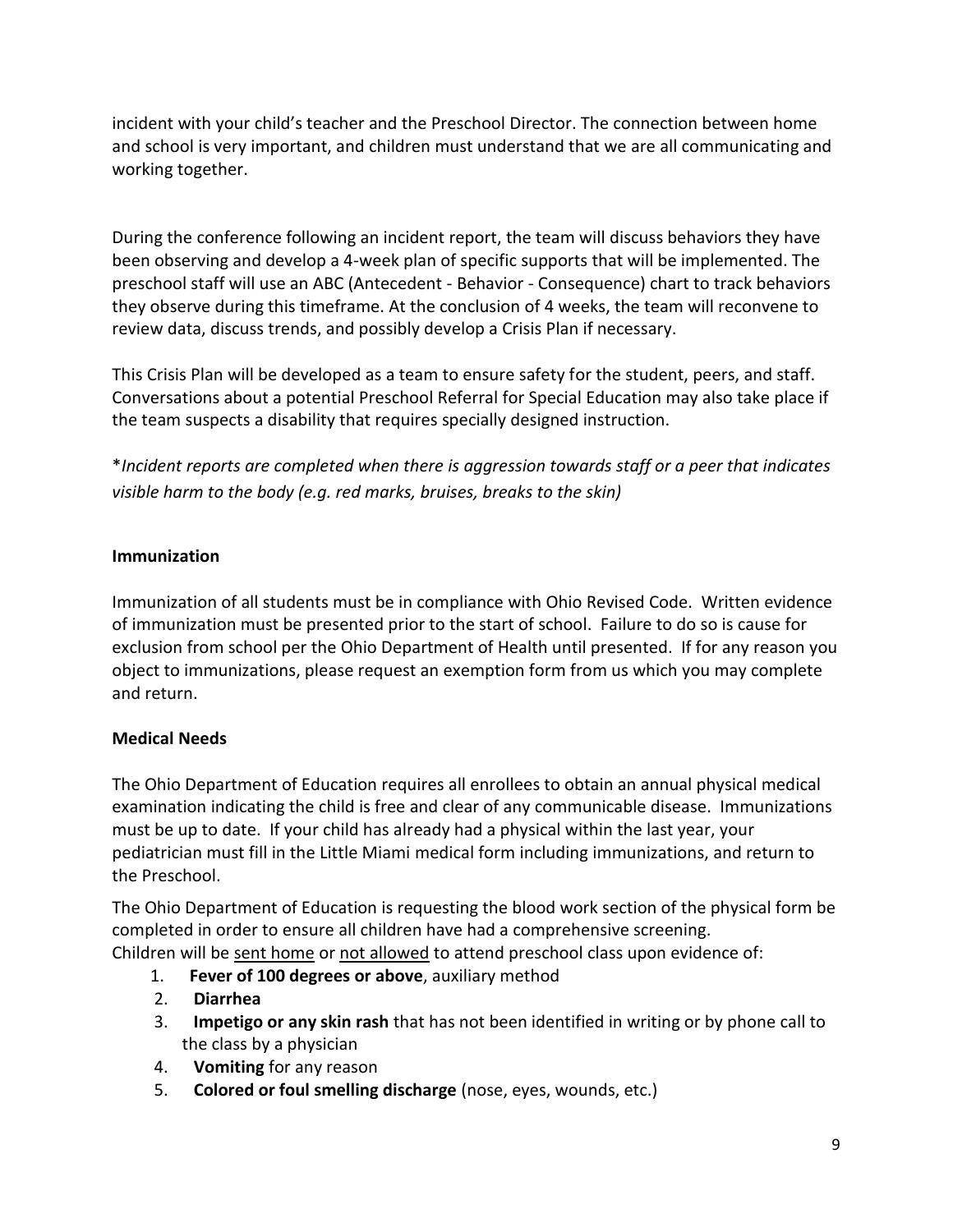- 6. **Severe coughing** (causing child to become red or blue in the face or make a whooping sound)
- 7. **Difficult or rapid breathing**
- 8. **Yellowish eyes or skin**
- 9. **Conjunctivitis or "Pink eye"** (yellowish discharge from and/or red itchy eyes)
- 10. **Evidence of lice (live or nits) or other parasitic infestation**
- 11. **Strep throat**
- 12. **Excessive fatigue** (child sleeps during activities and had normal sleep the previous night)
- 13. **Chicken Pox**
- 14. **Influenza**

# 15. **Other conditions considered a risk to self or others**

If a child is at school when one or more of these symptoms are displayed, the child will be sent to the office to await parent arrival. Children may return to class when the child is visibly free from communicable disease and that returning to the program presents no risk to the child or to others. In addition, the child must be fever free without fever reducing medicine **for 24 hours**. When a child returns from an absence, he or she may be required to bring a doctor's note, especially when the illness or incident may pose a risk of infection to other students or further risk to the child. A doctor's release is required whenever surgery or significant injury occurs so that the program can be aware of any special needs affecting the child's participation. If a child is placed on medication, the Medication Administration Procedure Consent form must be completed.

# **Management of Communicable Disease**

(A) A person trained to recognize the common signs of communicable disease or other illness shall observe each child daily as he/she enters a group. A "person trained to recognize the common signs of communicable disease" means any person trained in prevention, recognition and management of communicable diseases as required by paragraph (D) of Rule 3301-37-07 of the Administrative Code.

(B) The following precautions shall be taken for children suspected of having a communicable disease:

(1) The program shall notify the parent or guardian of the child's condition immediately when a child has been observed with signs or symptoms of illness.

(2) A child with any of the following signs or symptoms of illness shall be isolated immediately and discharged to his parent or guardian:

(a) Diarrhea (more than one abnormally loose stool within a 24-hour period);

(b) Severe coughing, causing the child to become red or blue in the face or to make a whooping sound;

(c) Difficult or rapid breathing;

(d) Yellowish skin or eyes;

(e) Conjunctivitis;

(f) Temperature of 100 degrees Fahrenheit, taken by the auxiliary method, when in combination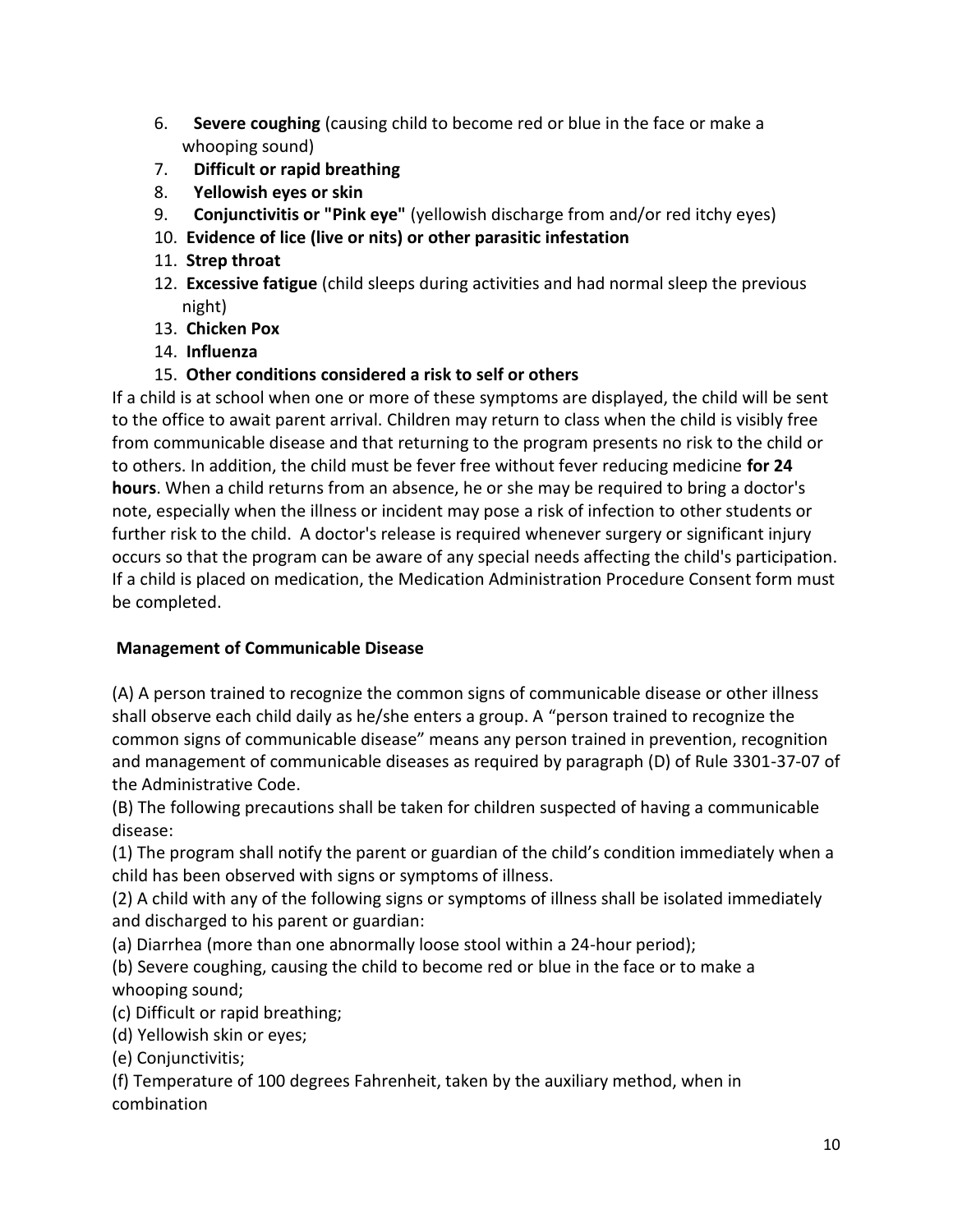with other signs of illness;

(g) Untreated infected skin patch(es);

(h) Unusually dark urine and/or grey or white stool;

(i) Stiff neck; or

(j) Evidence of lice, scabies or other parasitic infestation.

(3) A child with any of the following signs or symptoms of illness shall be isolated immediately from other children. Decisions regarding whether the child should be discharged immediately or at some other time during the day shall be determined by the director and the parent or guardian.

The child, while isolated at the program, shall be watched carefully for symptoms listed in paragraph (B)(2) of this rule as well as the following:

(a) Unusual spots or rashes;

(b) Sore throat or difficulty in swallowing;

(c) Elevated temperature; or

(d) Vomiting.

(4) Programs shall follow the Ohio Department of Health Child Day Care Communicable Disease Chart for appropriate management of suspected illnesses (see Appendix A).

(5) A child isolated due to suspected communicable disease shall be:

(a) Cared for in a room or portion of a room not being used in the preschool program;

(b) Within sight and hearing of an adult at all times. No child shall ever be left alone or unsupervised;

(c) Made comfortable and provided with a cot. All linens and blankets used by the ill child shall be laundered before being used by another child. After use, the cots shall be disinfected with an appropriate germicidal agent or, if soiled with blood, feces, vomit or other body fluids, the cots shall be cleaned with soap and water and then disinfected with an appropriate germicidal agent;

(d) Observed carefully for worsening condition; and

(e) Discharged to parent, guardian or person designated by the parent or guardian as soon as practical.

(C) Each program shall have a written policy concerning the management of communicable disease.

The policy shall include, at a minimum:

(1) The program's means of training all preschool staff in signs and symptoms of illness and in hand-washing and disinfection procedures;

(2) Procedures for isolating and discharging an ill child and policy for readmitting such child;

(3) Procedures for notifying the parent or guardian immediately when a child is exhibiting signs or symptoms of illness or has been exposed to a communicable disease;

(4) Procedures regarding the care of a mildly ill child. "Mildly ill child" means a child who is experiencing minor common cold symptoms, but who is not exhibiting any of the symptoms specified in paragraph (B) of this rule or a child who does not feel well enough to participate in activities, but who is not exhibiting any of the symptoms specified in paragraph (B) of this rule; and (5) Procedures for notifying all parents of enrolled children when children are exposed to a diagnosed communicable disease such as pink eye, ringworm, chicken pox or lice.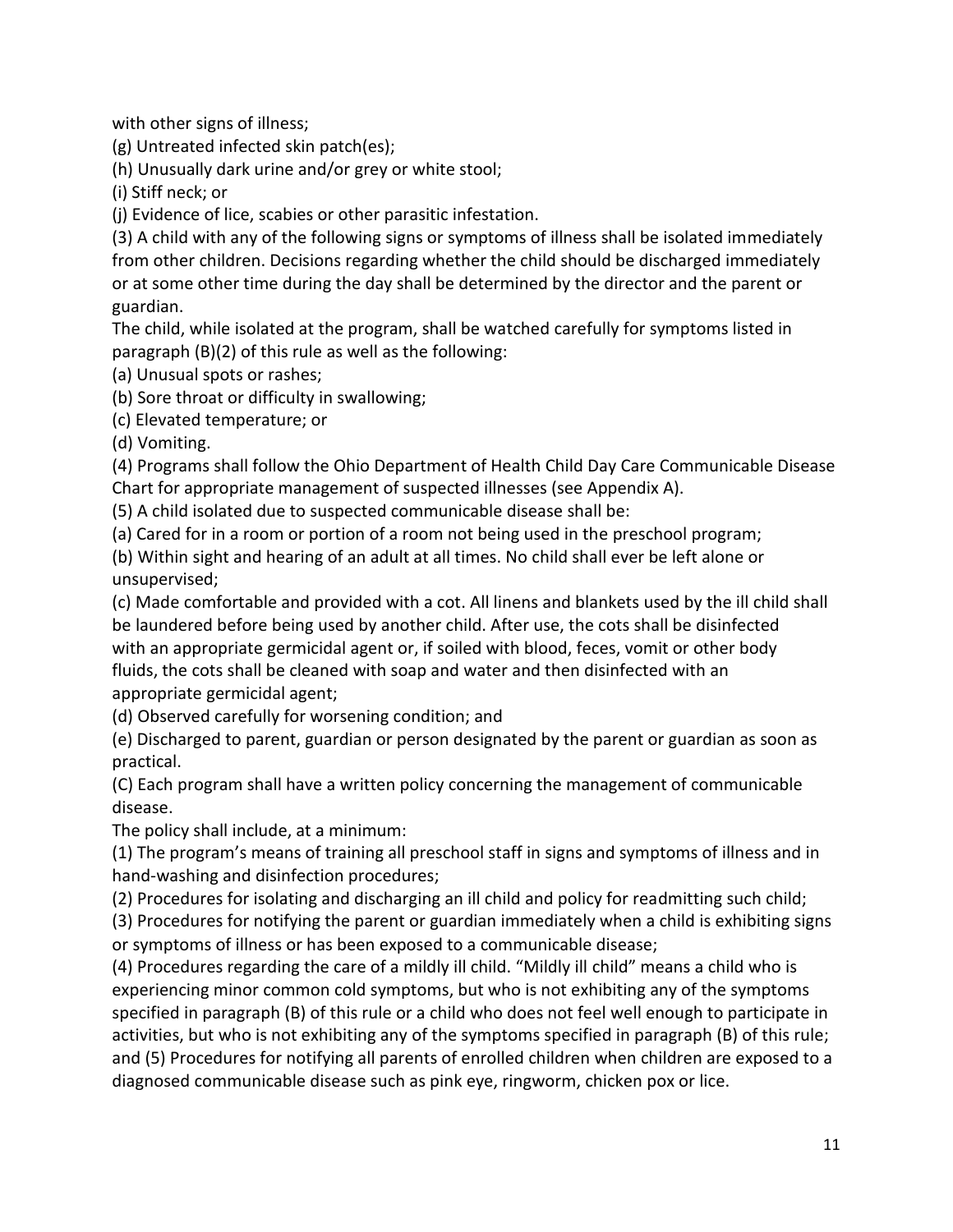# **Transition**

The school district staff will provide transition services for students transitioning to kindergarten. Visits to the class, conferences, and meeting with parents are all vital to a successful transition from preschool to school-age programming.

# **Important Information**

- Every child needs a change of clothes; include socks and shoes if possible. **Label everything** and place in a large plastic bag (zip lock works best), which is kept in child's school bag. Change the clothes seasonally.
- Send in additional diapers (at least two per day) and wipes as needed for your child.
- The teacher will send out a supply list for the classroom.
- Please don't send students to school with toys from home

# **What You Can Do For School**

In order for your family to receive maximum benefits from your experience in the Little Miami School District Preschool Program, we have compiled a list of suggestions for you as parents. You should:

- Read newsletters and memos
- Empty your child's school bag on a daily basis for important notices that need immediate attention
- Attend parent conferences
- Meet financial obligations on time (tuition paying students may be removed from the program if payment is not made on time)
- There are many ways to participate in your child's classroom:
	- Schedule visits to the classroom
	- Help prepare classroom materials from home
	- Inform teacher of any talents or special connections, interest or hobbies

It is our ethical practice to ensure confidentiality of records, test scores and general information pertaining to individual children and their families. In accordance with this we ask that neither teachers nor parents discuss the abilities or disabilities of the children enrolled in the program. Our school district is a smoke-free environment, which means that smoking is not permitted on school grounds or in any building. This policy also extends to all school activities such as field day.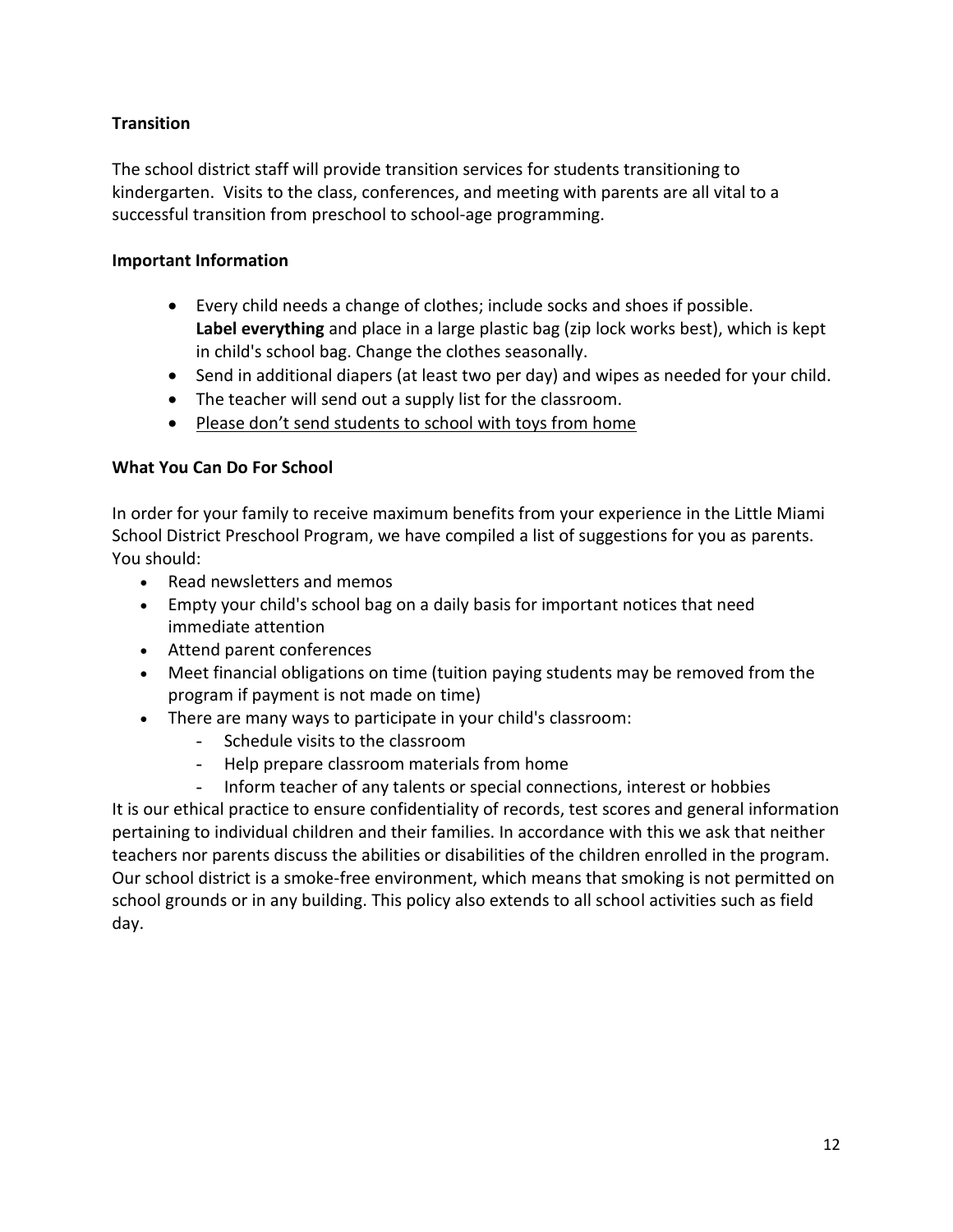# **Typical Peer Enrollment**

- Families must reside within the Little Miami School District
- A child must be 3 years of age on or before August  $1<sup>st</sup>$  to enroll in the pre-k classroom.
- A child must be toilet trained- this means wearing underwear to school and being able to communicate bathroom needs to an adult. A child needs to take care of all of their toileting needs from start to finish.
	- 1. Parents may register their child, who meets the above criteria, for preschool during the enrollment period. If your child doesn't meet the above criteria, their spot may be released from the program.

# **Enrollment**

Current preschool students will have the option to re-enroll. Enrollment forms for the 2023- 2024 school year will be available during the month of January. A lottery system will be conducted for placement in the preschool classroom. Each enrollment form will be designated by a number to be used for the lottery. The lottery will place children into available preschool openings and then on a waiting list in the order that the numbers are chosen. Parents will be notified by email regarding placement. Upon acceptance into the preschool program, the following forms must be completed prior to the first day of school:

- 1. Little Miami Enrollment Form
- 3. Original birth certificate
- 4. Proof of residence
- 5. Affidavit
- 6. Physical

# **Waiting List Policy**

After the open enrollment period, parents have the choice to add their child to a waiting list when all openings in the preschool classroom are filled. It is the parents' responsibility to enroll their child for preschool.

# **Title IX Coordinator: Pamela Coates**

No person in the Little Miami Local School District, shall, on the ground of race, color, creed, age, sex, national origin, disability, or handicap, be excluded from participation in, be denied the benefits of, or be subjected to discrimination under any program or activity, all as in accordance with and as limited by the provisions of applicable law.

Homeless Local Liaison: Marla Timmerman (mtimmerman@lmsdoh.org) 513-899-2264 Foster Care Local Liaison: Marla Timmerman (mtimmerman@lmsdoh.org) 513-899-2264